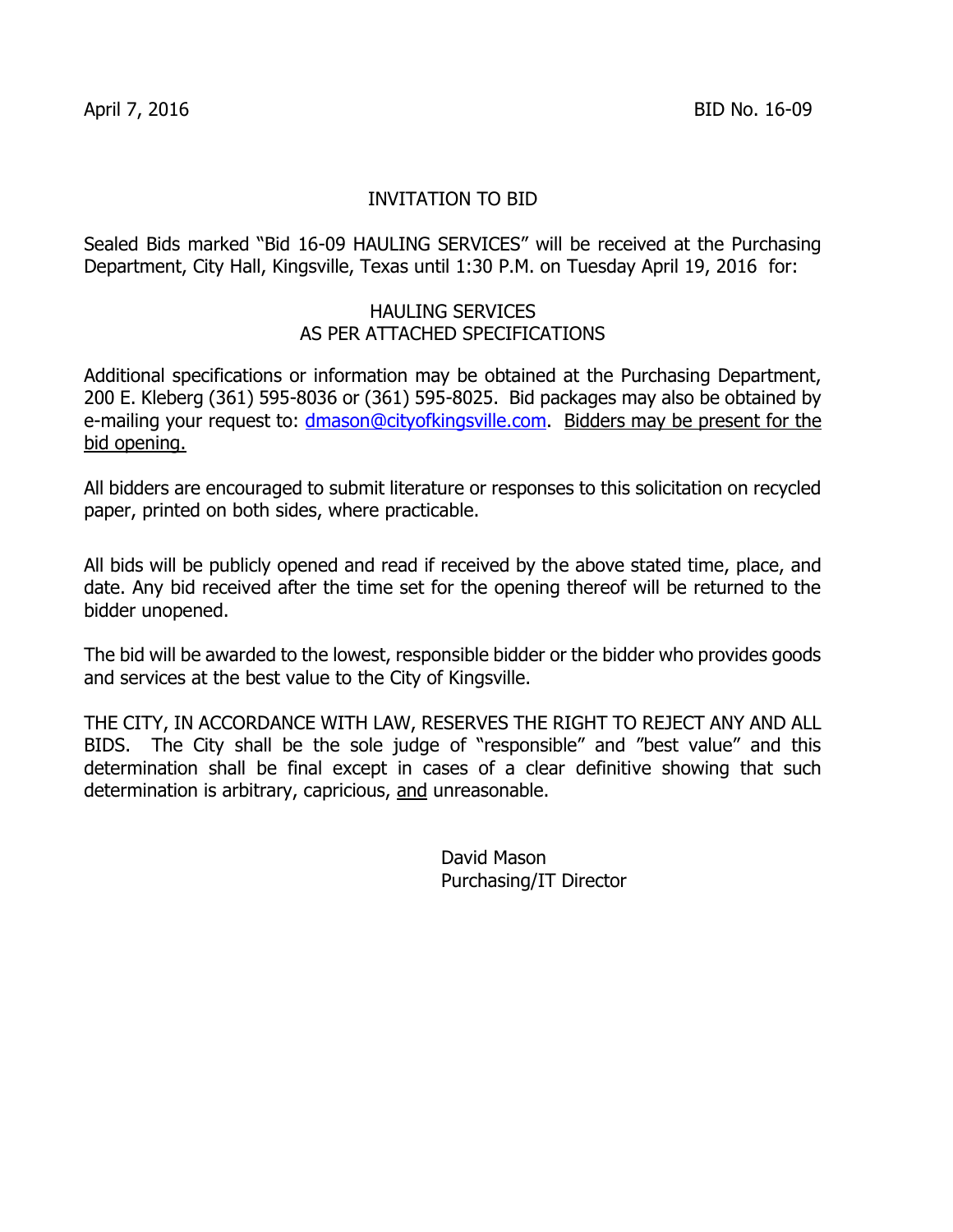### BID NO. 16-09 HAULING SERVICES

### SCOPE

The intent of this bid is to obtain a contractor or contractors who will perform multiple hauling services for the City of Kingsville, including, but not limited to: hauling construction/demolition debris to the landfill; hauling road materials, sand, and other aggregates to Kingsville, and local moving of heavy equipment no more than 50,000 lbs.

#### **INSURANCE**

Insurance shall be provided, per the attached guide, prior to issuance of notice to proceed.

## **BASIS OF EVALUATION**

**Award will be made on the basis of the best value to the City. Best value will be based on the amount quoted per truck load, size of the trucks, and the quantity of trucks to be provided daily to perform these services, as well as past performance, references and any other pertinent factors.**

#### SUBMITTALS

Upon request, each bidder may be asked to provide the following information:

- 1. A brief history of your firm.
- 2. A minimum of three customer references, including contact names and phone numbers, for which your firm provides services of a similar scope as requested in this bid.

#### DESIGNATED CONTACT

The successful bidder shall appoint a person to act as a primary contact for the City's representative. This person shall be readily available during normal work hours by phone or in person, and shall be knowledgeable of the terms and procedures involved.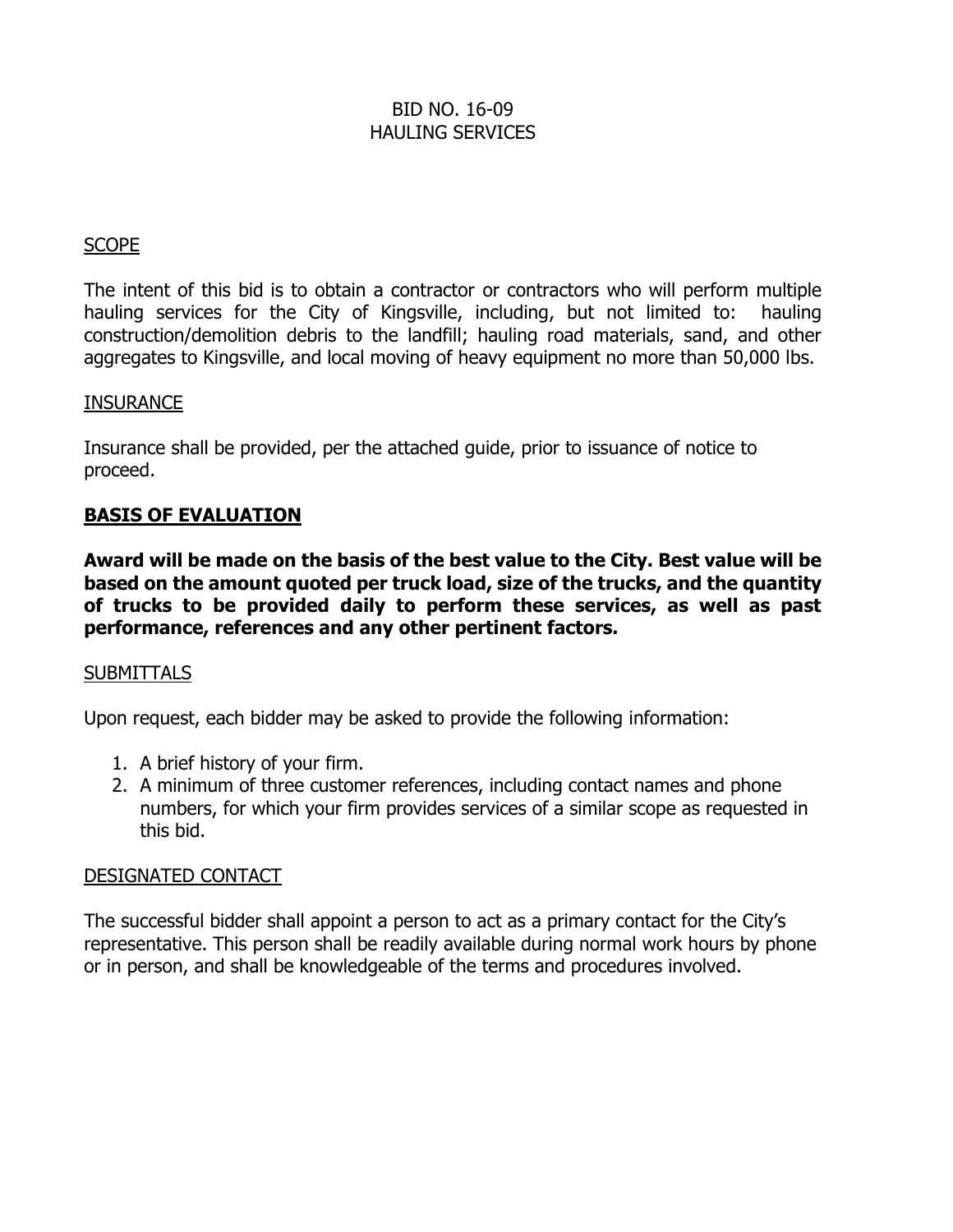# **SERVICE SPECIFICATIONS**

## **GENERAL**

The successful bidder shall diligently pursue the course of the work until completed. Upon completion of the work, an inspection will be performed by the City Representative. Should the completed work not receive the approval of the Representative, additional work shall be performed until it meets the necessary approvals. All workmanship shall be of the highest quality. SUBSTANDARD WORK WILL BE REJECTED.

The City of Kingsville will not specify contractor crew size, provided the desire work quality is achieved as evaluated by the City Representative. **THE SUCCESSFUL BIDDER SHALL PROVIDE A MINIMUM OF THREE TRUCKS AT ALL TIMES.**

### SITE CONDITIONS

The successful contractor shall be responsible to first examine the site and all conditions thereon and/or **herein prior to commencing work.**

The successful bidder shall perform site work operations to minimize hazards and conflicts with surrounding properties and the public. At all times the site, equipment and materials shall be kept in a safe, neat manner. Cooperation with City Representative is expected.

## LOCAL CODES

The project is located within the city limits and the City's landfill and is subject to all codes, rules, regulations and ordinance of the City of Kingsville and Kleberg County, as applicable.

#### CONTRACTOR RESPONSIBILTY

The successful bidder shall take precaution to prevent damage to the area surrounding the limits of the clean-up work. The successful bidder shall assume responsibility for any damage resulting from this operation.

#### SUPERVISION AND SAFETY

**The successful bidder shall be responsible for the supervision and direction of the work performed by his/her employees and shall, at all times, provide a full time manager or crew leader on the jobsite to carry out the responsibility**. The manager or crew leader shall have the authority to act as agent for the successful bidder in his absence, and shall be fully qualified to implement the contract specifications.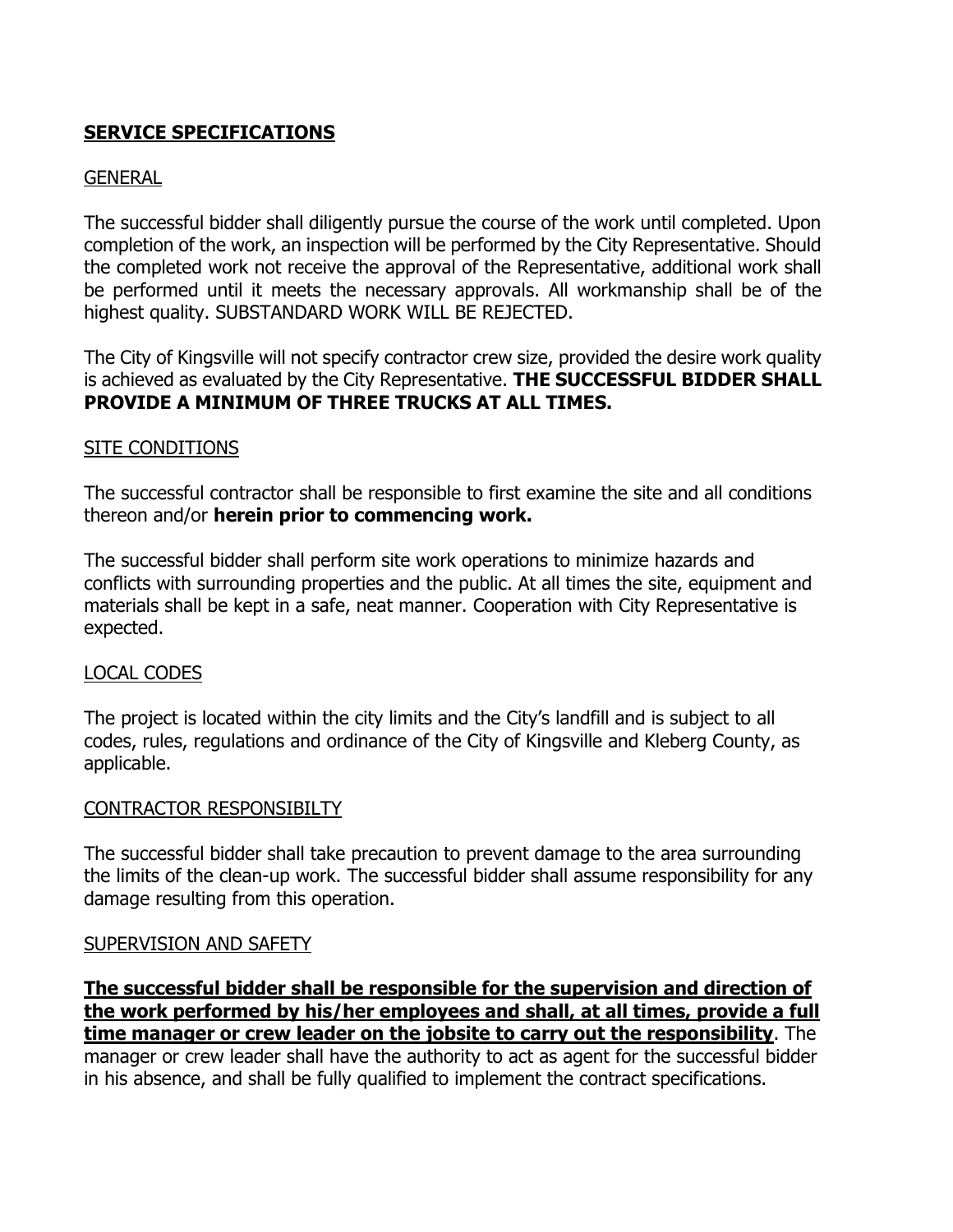The successful bidder shall be responsible for instructing his employees in all safety measures. All equipment used by the contractor shall be maintained in safe operating condition at all times, free from defects or wear which may in any way constitute a hazard to any person or persons on City property. All employees will wear proper personal protective equipment while working on City premises.

### CITY REPRESENTATIVE

The following individual will serve as the City representative for this project: Mr. William Donnell 361.595.8051

The City Representative will be in charge of contacting the contractor to notify him/her when his/her services are required; and to inspect and approve the work performed.

#### RESPONSE TIME

The contractor shall have his/her equipment and personnel to the affected area within a maximum of 24 hours of notification by the City Representative that his/her services are required. (The 24 hours is to be measured from the time the call is placed to the contractor.)

Please state your best response time (with the equipment and personnel required to perform the work as specified herein) to any point within the specified area, in the space provided on the Bid Price Form.

Should the contractor not be able to meet the requirement of this time frame; the City of Kingsville reserves the right to procure these services elsewhere.

At the City of Kingsville's discretion, the response time may be lengthened. The contractor will be informed of the response time required upon initial notification by the City Representative that his/her services are required.

#### EQUIPMENT REQUIREMENTS

In order to be considered for award under the bid, contractors must list the equipment they will use to perform the work in the space provided on the Bid Price Form. All trucks and equipment to be used under this bid shall be provided turnkey with a qualified driver/operator; and be in a safe and legal operating condition.

Truck and equipment driver/operators provided under this bid must possess the appropriate valid/current licenses; and operate all trucks and equipment in a safe and legal manner.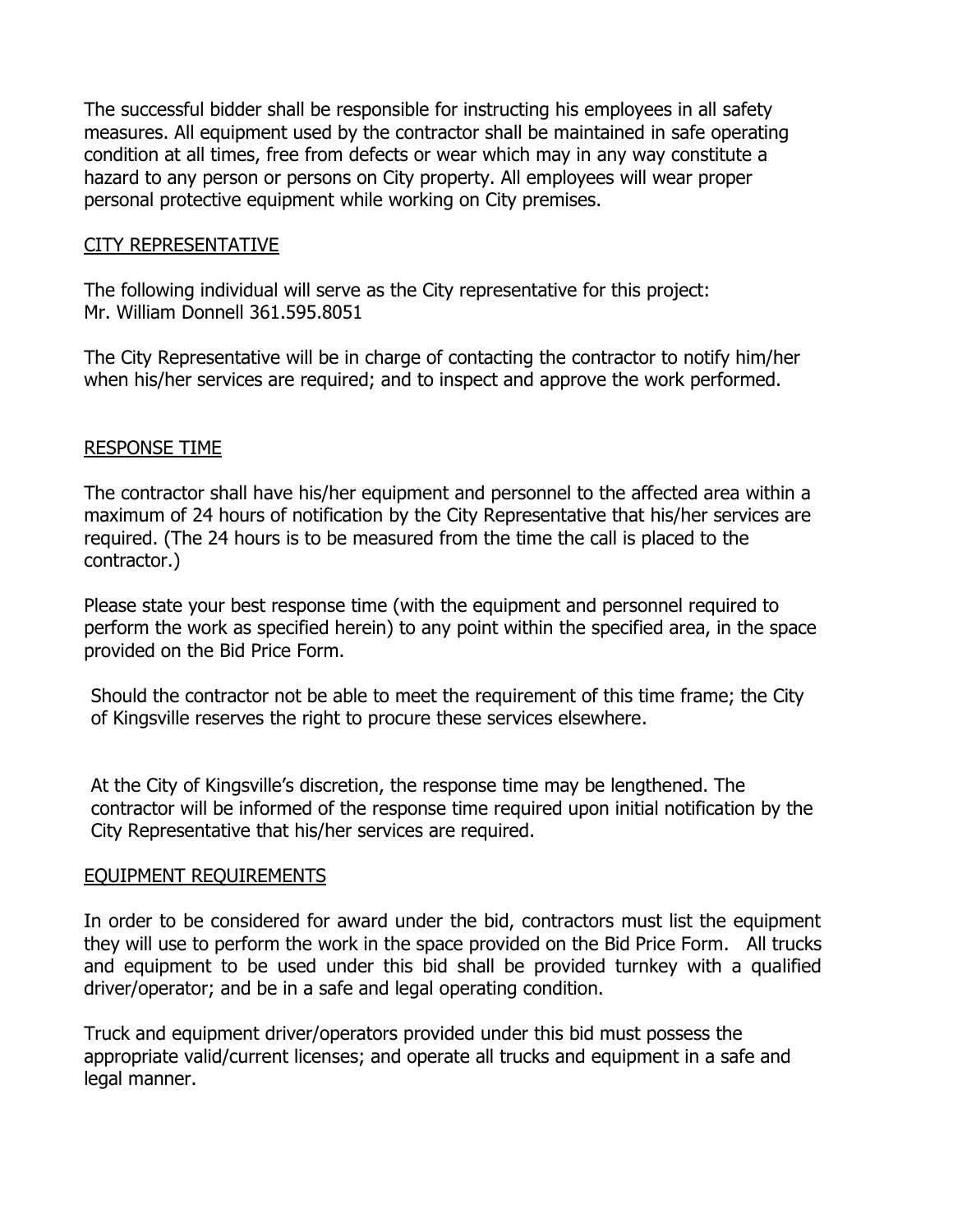## DUMP FEES

The successful bidder shall haul loads of debris from various demolition projects, to the City's Landfill. The contractor will **not** be responsible for paying dump fees at the City's landfill (payment will handled internally by the City of Kingsville).

### PROGRESS REPORTS

The contractor shall be responsible for providing the City Representative with verbal progress reports every 3-4 hours while the work is being performed.

### PERMITS

The contractor must be appropriately licensed (as necessary).

The contractor must be capable of furnishing, upon request, all state, local and other licenses required for the specified work to be performed.

#### **CONTRACT**

A purchase order will serve as the contract. If the contract requires a formal contract, a sample shall be included with the bid response.

## **SAFETY**

The contractor shall be responsible for maintaining a safe work environment for employees, subcontractors and the general public at all time. Contractor shall supply all necessary safety equipment for employees. Contractor shall comply with all applicable OSHA regulations.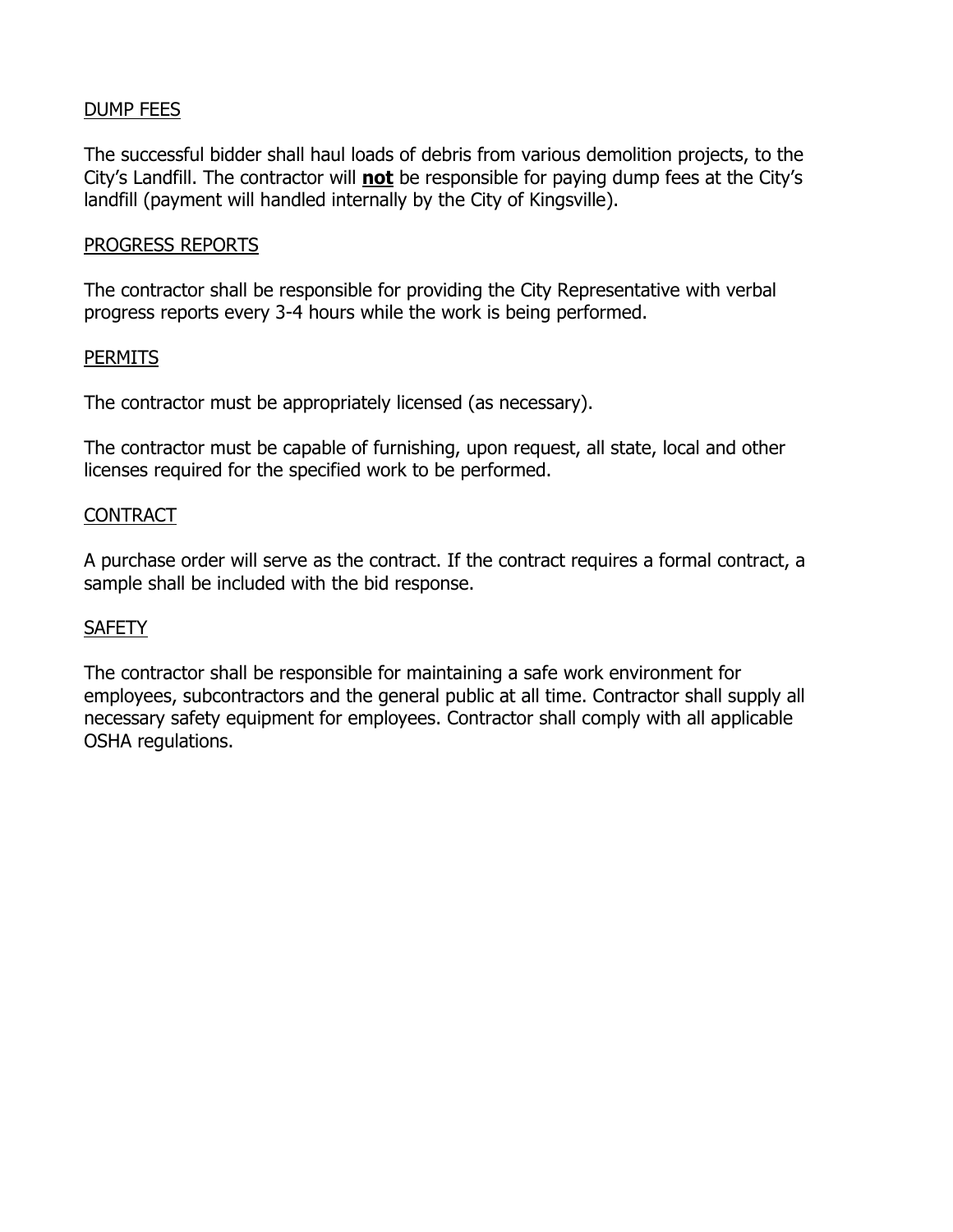## **INSURANCE REQUIRMENTS FOR SERVICE**

This Standard Insurance Language is to utilized for Contracts, or Agreements meeting these circumstances. Certain conditions and/or exposures may not relieve or limit the liability of the vendor. These requirements may not be sufficient or adequate to protect the vendor's interests or liabilities, but are merely minimums.

### Worker's Compensation

Statutory benefits as defined by FS 440 encompassing all operations contemplated by this contract or agreement to apply to all owners, officers, and employees regardless of the number of employees. Individual employees may be exempted per State Law.

Employees liability will have minimum of:

\$100,000 per accident \$500,000 disease limit \$100,000 disease limit per employee.

Commercial General Liability

Coverage shall apply to premises and/or operations, products and/or completed operations, independent contractors, contractual liability and broad form property damage exposures with minimum limits of:

\$100,000 bodily injury per person (BI) \$300,000 bodily injury per occurrence (BI) \$100,000 property damage (PD) or \$300,000 combined single limit (CSL) of BI and PD

Business Automobile Liability

Coverage shall apply to owned vehicles and/or hired and non-owned vehicles and employees non-ownership use with minimum limits of:

\$100,000 bodily injury per person (BI) \$300,000 bodily injury per occurrence (BI) \$100,000 property damage (PD) or \$300,000 combined single limit (CSL) of BI and PD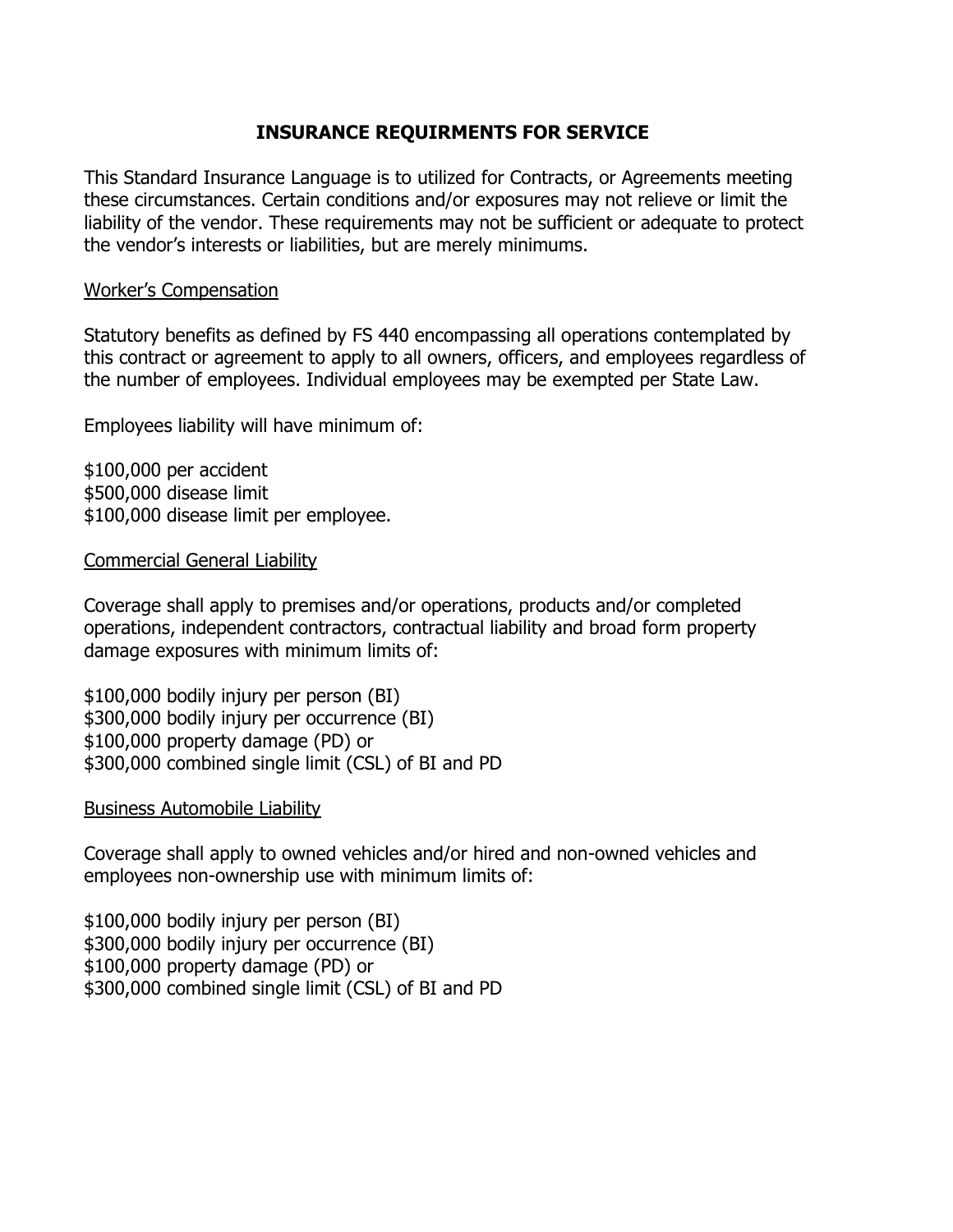The City of Kingsville is to be shown as the certificate holder and shall be added as an additional insured on the comprehensive general liability policy. Each policy shall provide a 30 day notification clause in the event of cancellation, non-renewal or adverse change.

An original hand signed certificate shall be on file with and approved by the City of Kingsville Risk Manager prior to the commencement of any work activities.

In the event the insurance coverage expires prior to the completion of the project, a renewal certificate shall be on file with the Risk Manager at least 15 days prior to the expiration date.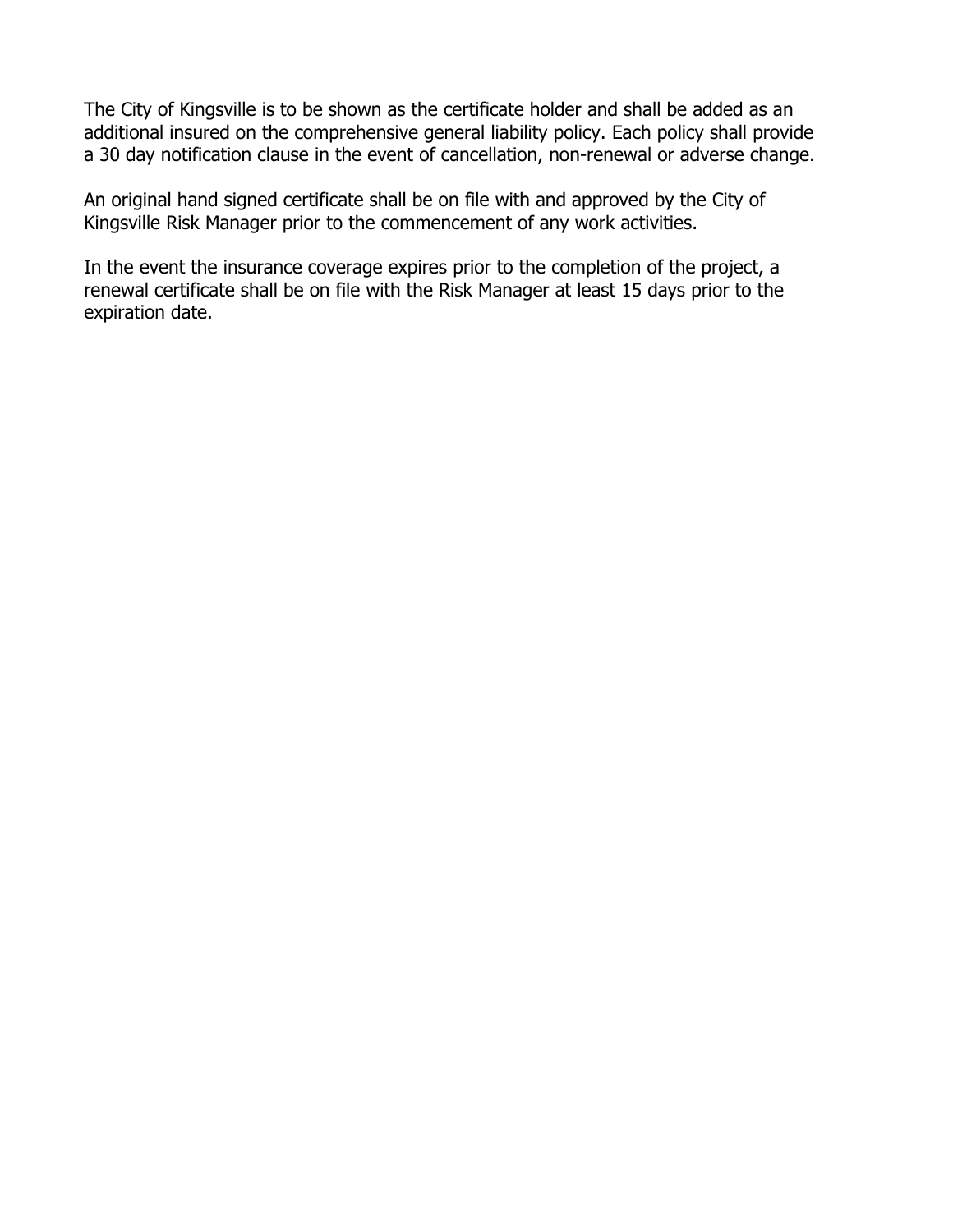## GENERAL CONDITIONS FOR BIDS

### \*\* READ CAREFULLY \*\*

- 1. THE BID PACKAGE FILED IN THE PURCHASING DEPARTMENT AND THE INFORMATION CONTAINED WITHIN IS THE ONLY AUTHORIZATION TO PROVIDE THE OUTLINED MATERIALS, ITEMS OR SERVICES REQUESTED UNDER THIS BID BY ANY COMPANY.
- 2. The Bid Form must be returned in a sealed envelope with the Bid Title and Bid Number and Opening Date clearly indicated on the outside of said envelope.
- 3. The City of Kingsville will accept bids submitted on bid forms provided by the City of Kingsville only. Bids submitted on other forms, other than those provided by the City, will be considered non-responsive and will not be included for further evaluation.
- 4. Unless otherwise stated in the specifications, all prices will be considered firm for acceptance within sixty days of bid opening. Any exception to this must be so stated on the face of offer.
- 5. The City of Kingsville is exempt from all Federal Excise Taxes and also from State and City Sales Tax, under authority of Chapter 20, Title 122A, Revised Civil Statutes of Texas. Properly executed exemption certificates will be furnished on request.

### 6. **Preference will be given when prices quoted are F.O.B. delivered with all transportation charges prepaid. Unless otherwise stated, all items shall be considered as F.O.B. delivered.**

- 7. The City of Kingsville will pay for articles or services purchased under this bid within thirty days after proper delivery and receipt of correct and proper invoice. In case of a discrepancy between the unit price and the extension, the unit price will be taken.
- 8. The City of Kingsville reserves the right to remove a company from any commodity index for (1) continued failure to respond when approached, (2) failure to deliver merchandise within promised time, (3) delivery of substandard merchandise, and (4) failure to maintain a competitive position on a particular commodity group.
- 9. ALL BIDS MUST BE SIGNED BY HAND.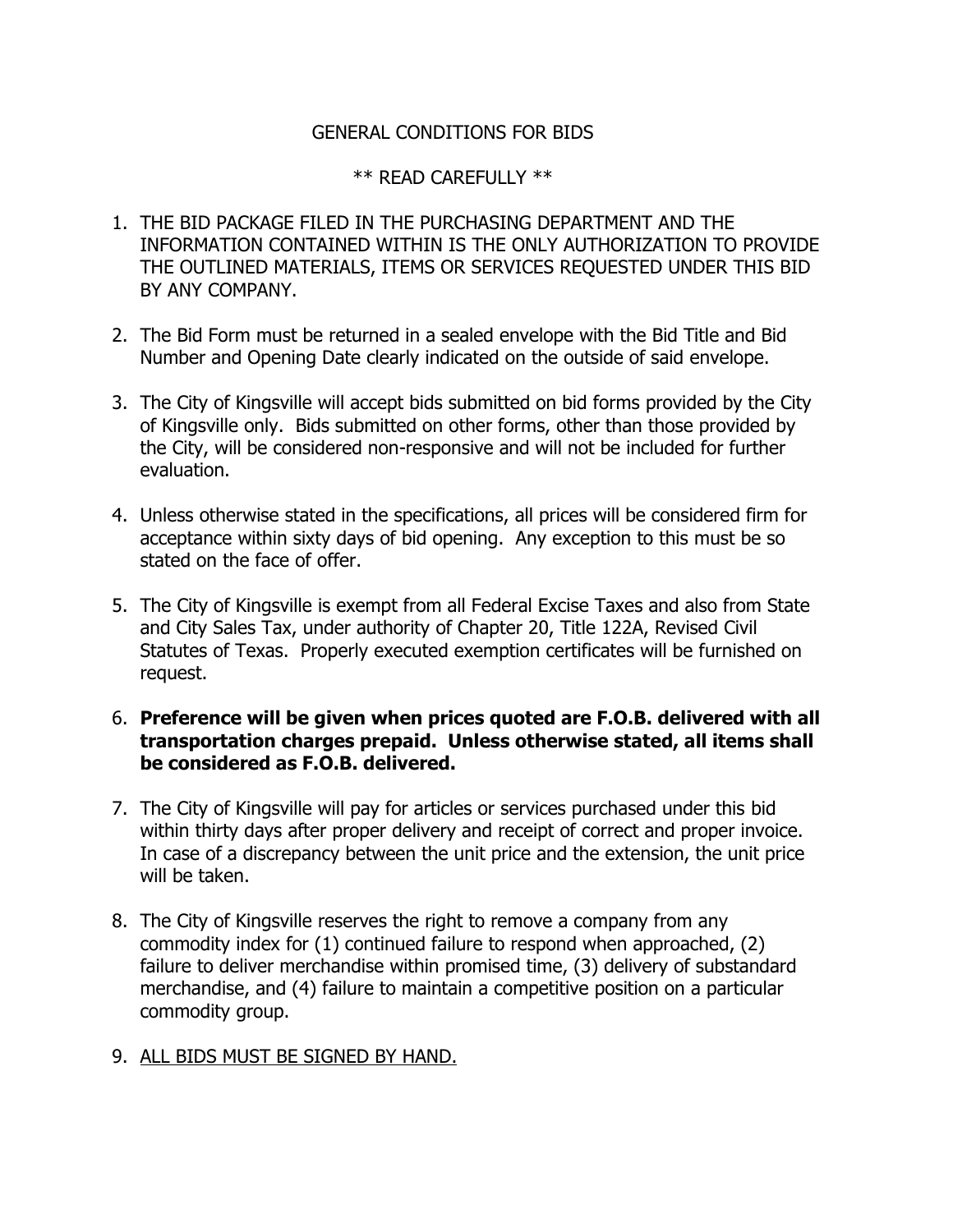- 10.The successful bidder must be capable of handling all bid and delivery requirements.
- 11.The successful bidder must prove that he/she is duly capable of performing all services and/or delivering items awarded.
- 12.A bidder may be rejected for non-performance or a bad performance record.
- 13.The City of Kingsville reserves the right to waive any informality in the bid documents.
- 14.Questions: Any questions about this bid package shall be submitted in writing to City of Kingsville, Purchasing Department, P. O. Box 1458, Kingsville, Texas 78363, Attn: David Mason.
- 15.EQUAL EMPLOYMENT OPPORTUNITY: THE CITY OF KINGSVILLE DOES NOT DISCRIMINATE BECAUSE OF RACE, CREED, COLOR, RELIGION, SEX, AGE, NATIONAL ORIGIN, OR ON THE BASIS OF DISABILITY.
- 16.ELECTRONIC BIDS: THIS BID IS BEING MADE AVAILABLE BY ELECTRONIC MEANS. THE BIDDER ACKNOWLEGES AND ACCEPTS FULL RESPONSIBILITY TO INSURE THAT NO CHANGES ARE MADE TO THE BID.IN THE EVENT OF CONFLICT BETWEEN A VERSION OF THE BID SUBMITTED BY THE BIDDER AND THE VERSION MAINTAINED BY THE PURCHASING DIRECTOR, THE VERSION MAINTAINED BY THE PURCHASING DIRECTOR SHALL GOVERN.
- 17.VENDORS ARE RESPONSIBLE FOR CHECKING THE CITY'S WEBSITE FOR ADDENDA PRIOR TO SUBMITTING THEIR BIDS. THE CITY OF KINGSVILLE IS NOT RESPONSIBLE FOR THE CONTENT OF ANY BID PACKAGE RECEIVED THROUGH ANY THIRD PARTY SERVICES. IT IS THE RESPONSIBILITY OF THE VENDOR TO INSURE THE COMPLETENESS AND ACCURACY OF THE DOCUMENTS RECEIVED.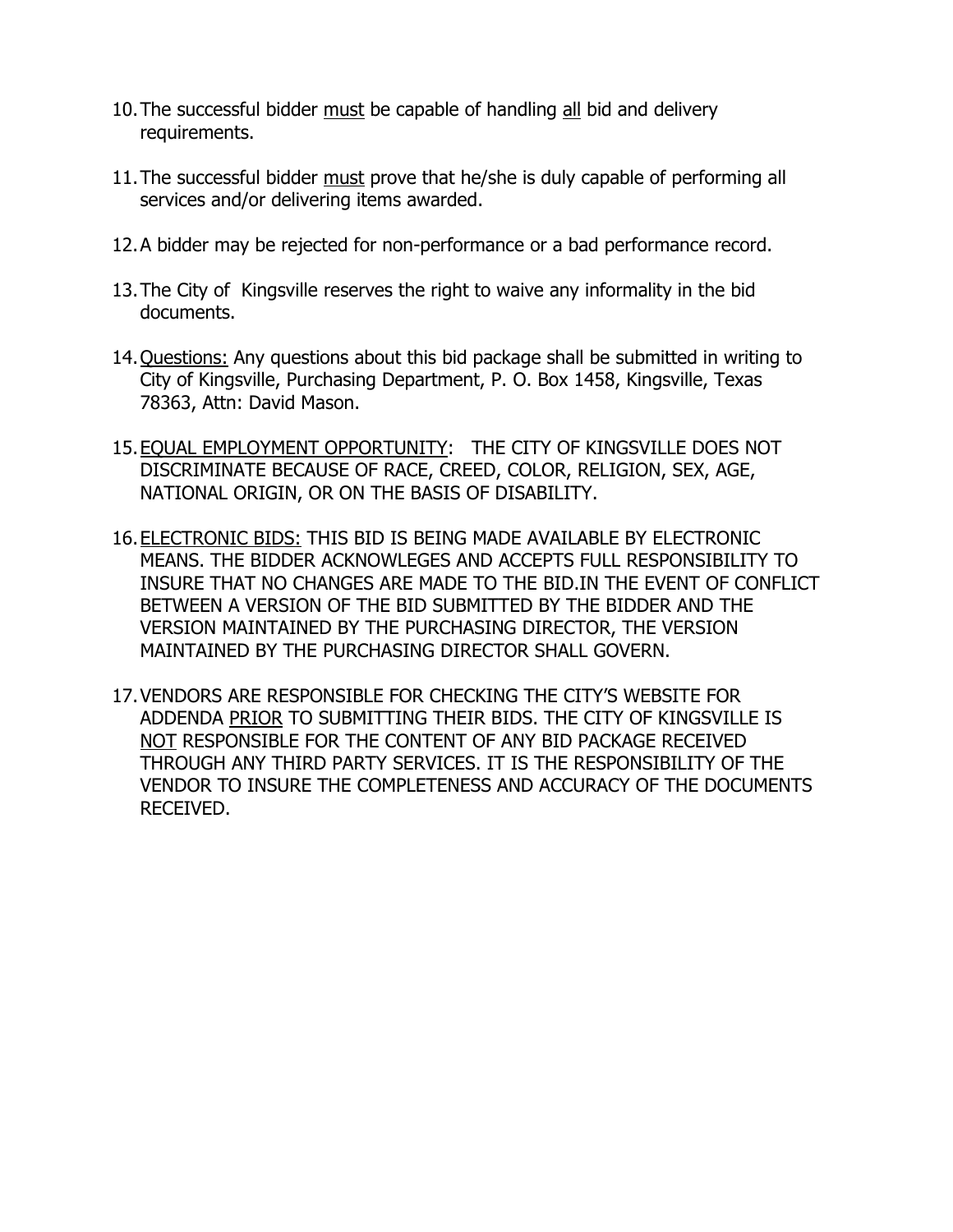## **BID PRICE FORM FOR HAULING SERVICES**

#### **THIS FORM MUST BE COMPLETED AND RETURNED AS PART OF YOUR BID.**

In accordance with the terms of your Invitation to Bid, having examined the "General Conditions", and the "Detailed Specifications", all of which are contained herein, the Undersigned proposes to furnish the following which meet these specifications:

| The undersigned acknowledges<br>Receipt of Addenda numbers: |                             |                  |
|-------------------------------------------------------------|-----------------------------|------------------|
| Haul from Corpus Christi to Kingsville                      | $\updownarrow$ $\downarrow$ | <b>PER TRUCK</b> |
| Haul from Bluntzer to Kingsville                            | $\updownarrow$ $\downarrow$ | <b>PER TRUCK</b> |
| Haul from Robstown to Kingsville                            | $\updownarrow$ $\downarrow$ | PER TRUCK        |
| Haul from Kingsville to Landfill                            | $\frac{1}{2}$               | PER TRUCK        |
| Local moving of Heavy Equipment<br>No more than 50,000 lbs  | $\updownarrow$              | <b>PER TRUCK</b> |

IN THE SPACE PROVIDED BELOW, PLEASE STATE THE SIZE IN CUBIC YARDS; AS WELL AS THE CAPACITY IN TONS; AND GVW OF THE TRUCK(S) YOU WILL USE FOR HAULING UNDER THIS BID. (NOTE: THIS IS THE VEHICLE(S) ON WHICH YOU WILL BASE THE PER TRUCKLOAD PRICE BIDDED ABOVE.)

| <b>NO. OF TRUCKS</b> | SIZE IN CU. YDS.   CAPACITY IN | <b>TONS</b> | <b>GVW OF TRUCK</b> |
|----------------------|--------------------------------|-------------|---------------------|
|                      |                                |             |                     |
|                      |                                |             |                     |
|                      |                                |             |                     |
|                      |                                |             |                     |

Attach additional pages if necessary

EACH TIME YOUR COMPANY IS NOTIFIED OF THE NEED TO HAUL DEBRIS, HOW LONG WILL IT TAKE TO BEGIN THE JOB: \_\_\_\_\_\_\_\_\_\_\_\_\_(RESPONSE TIME). **NOTE: ALL BLANKS SHALL BE COMPLETED. FAILURE TO COMPLETE ALL BLANKS MAY RESULT IN DISQUALIFICATION OF THE BID.**